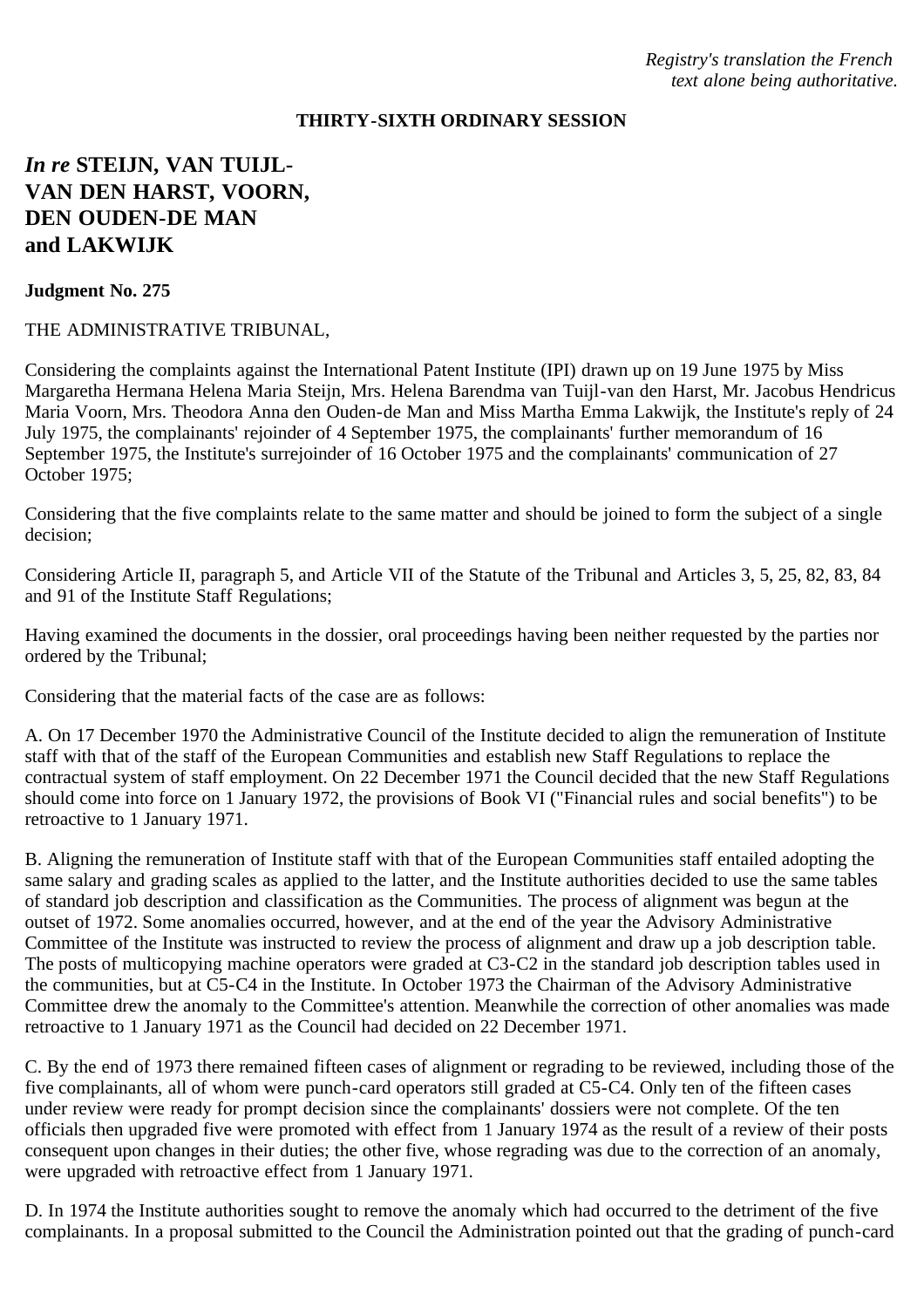operators at C5-C4 had been mistaken in that in the European Communities they had always been graded C3-C2. The Administration invited the Council to authorise an amendment to the budget "to end the present injustice to the five punch-card operators on the staff". At its October 1974 session the Council approved the grading of the five complainants at C3-C2 and decided that "the regrading shall take effect from 1 January 1974". On 12 December 1974 the Director-General promoted the complainants to grade C3 with effect from 1 January 1974.

E. On 25 November 1974 the complainants submitted a letter for the attention of the Council expressing surprise that their regrading should take effect only from 1 January 1974 and not from 1 January 1971; in their view the decision discriminated between staff members in the same category and should be reviewed. On 19 December 1974 they reminded the Director-General of their earlier letter. On 29 January 1975 the Director-General replied pointing out that their objections really related to his decision of 12 December 1974 inasmuch as the Council's decision had led "merely to the provision of budgetary resources allowing the grading of punch-card operators at C3". In accordance with Article 83 of the Staff Regulations the Director-General accordingly referred the case to the Appeals Committee.

F. On 17 March 1975 the Appeals Committee unanimously held that the Director-General's decision of 12 December 1974 should be reviewed and that the five complainants should be regraded on the same terms as all Institute staff members in accordance with the Council's decision of 22 December 1971: the regrading at C3-C2 should take effect in the case of Miss Steijn from 1 January 1972, the date of her appointment; in the case of Mrs. van Tuijl-van den Harst from 1 January 1971; in the case of Mr. Voorn from 1 January 1971; in the case of Mrs. den Ouden-de Man from 1 June 1971, the date of her appointment, until 31 December 1974, the date of her separation; and in the case of Miss Lakwijk from 1 December 1972, the date of her appointment. By letters of 18 April 1975 the Director-General informed the complainants that he did not endorse the Committee's recommendation. The complainants are now impugning the decisions in those letters.

G. Apart from the differences in the periods of retroactive effect for the different complainants indicated in paragraph F above, their claims for relief are as follows: they ask the Tribunal to quash the Director-General's impugned decision of 18 April 1975; to declare that the complainant ought to have been graded at C3-C2 with effect from [the appropriate date in each case]; should the Institute fail to upgrade the complainant from C5-C4 to C3-C2 with retroactive effect from that date, to order it to pay compensation equivalent to the difference between the remuneration actually received between that date and 1 January 1974 and the amount which would have been due in the course of that period had the complainant been graded at C3-C2; and to order the Institute to pay interest of 8 per cent a year on the amount of compensation with effect from 9 January 1975, the date on which the case was referred to the Appeals Committee.

H. The Institute notes that the complainants are asking the Tribunal to quash the decisions of 18 April 1975. In fact, it maintains, the complaints relate to the decisions to promote or appoint the complainants to grade C3 with effect from 1 January 1974. Those decisions were taken on 12 December 1974 and the complainants lodged internal appeals against them by letter of 19 December 1974. In accordance with Article 83 of the Staff Regulations those appeals were deemed to be dismissed on the expiry of the time limit of sixty days after notification of the appeal to the Director-General, i.e. on 18 February 1975. According to the Institute that dismissal, which was implicit in the Administration's silence, constitutes the final internal decision which entitles the complainants to appeal to the Administrative Tribunal and which marks the beginning of the period of ninety days prescribed in the Statute for the filing of complaints. The appeals of 19 December 1974 should be regarded as the complaint referred to in Article VII, paragraph 3, of the Statute. According to that article the complainant ought to have lodged their complaints with the Tribunal within the ninety days following the sixty days during which the Administration had failed to reply, i.e. 19 May 1975 at the latest. Since the complaints were despatched under cover postmarked 19 June 1975 they are not receivable. The Director-General's letter of 18 April 1975 informing the complainants that in his view the Appeals Committee's conclusions did not warrant reviewing the decisions of 12 December 1974 should not be regarded as a decision giving rise to a new ninety-day time limit, but as confirmation of the decisions of 12 December 1974, which became final within the Institute on the expiry of the sixty-day time limit.

I. As to the merits, the Institute notes that the complainants impugn the decisions to grade them at C3 only with effect from 1 January 1974. It contends that those decisions fall within the Director-General's discretionary authority and that hence the Tribunal may interfere only in exercise of its power of limited review. The complainants afford no proof of any of the flaws which entitle the Tribunal to interfere. The upgrading (or regrading) of the punch-card operators is in no way connected with the "process of alignment", nor does it reflect enhances in their duties: it is merely an upgrading of the duties of punch-card operators within the staff structure,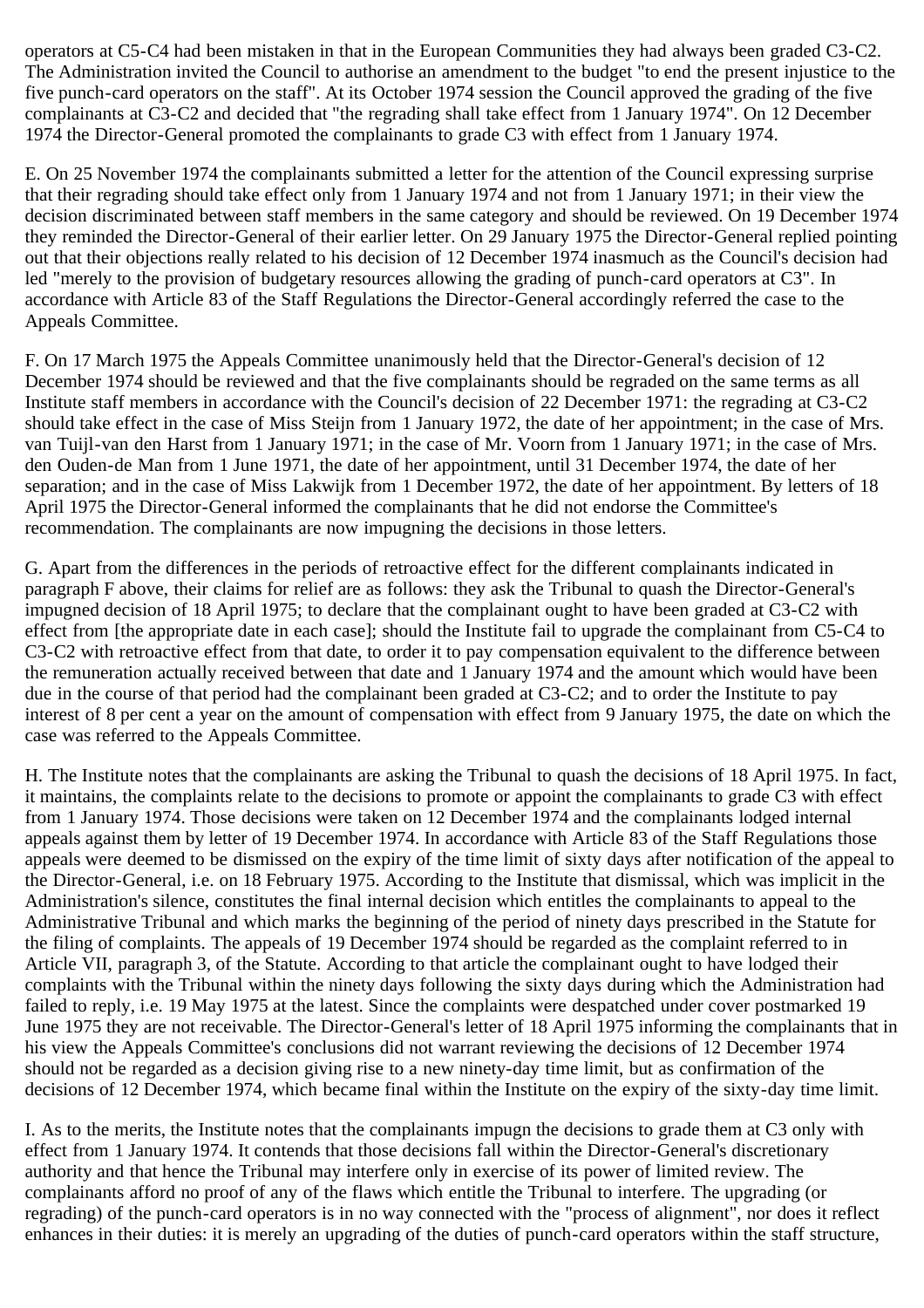i.e. a measure of formal re-organisation which the Director-General was free to introduce with effect from whatever date he thought fit.

J. The Institute asks the Tribunal to declare "that the complaints are not receivable; subsidiarily, should the Tribunal unaccountably differ, that the complaints are unfounded".

CONSIDERATIONS:

As to the receivability of the complaints:

The complainants have submitted to the Director-General of the Institute administrative appeals against the decisions of 12 December 1974 classifying them at grade C3 with effect from 1 January 1974. Those appeals were dismissed by decisions of 13 April 1975. The complaints to the Administrative Tribunal were posted on 19 June 1975, that is, within the ninety-day time limit prescribed by the Statute of the Tribunal. They are therefore receivable. It is not necessary to consider whether the internal time limit was respected since the Appeals Committee decided on the merits.

As to the lawfulness of the impugn decisions:

By decisions of 12 December 1974 taken in accordance with a ruling of the Administrative Council of 11-13 September 1974 the Director-General promoted the complainants with effect from 1 January 1974.

It appears from the documents in the dossier, and particularly from the recommendations of the Appeals Committee dated 17 March 1975, that those decisions may not be treated as granting promotion to the complainants, but should be regarded as giving effect to their reclassification in consequence of the entry into force of the new Staff Regulations. In view of the circumstances of the case this reclassification having been delayed for reasons for which the staff members are not responsible should be put into effect at the date on which the complainants took up their duties but, like the Staff Regulations themselves, not before 1 January 1971.

## DECISIONS:

For the above reasons,

- 1. The Director-General's decisions of 12 December 1974 are quashed.
- 2. The reclassification at grade C3 should take effect:
- for Miss Steijn from 1 January 1972;
- for Mrs. van Tuijl-van den Harst from 1 January 1971;
- for Mr. Voorn from 1 January 1971;
- for Mrs. Ouden-de Man from 1 June 1971;
- for Miss Lakwijk from 1 December 1977.
- 3. The remainder of the claims for relief is dismissed.
- 4. The complainants are awarded a total sum of 2,500 guilders as costs.

In witness of this judgment by Mr. Maxime Letourneur, President, Mr. André Grisel, Vice-President, and the Right Honourable Lord Devlin, P.C., Judge, the aforementioned have hereunto subscribed their signatures as well as myself, Morellet, Registrar of the Tribunal.

Delivered in public sitting in Geneva on 12 April 1976.

(Signed)

M. Letourneur